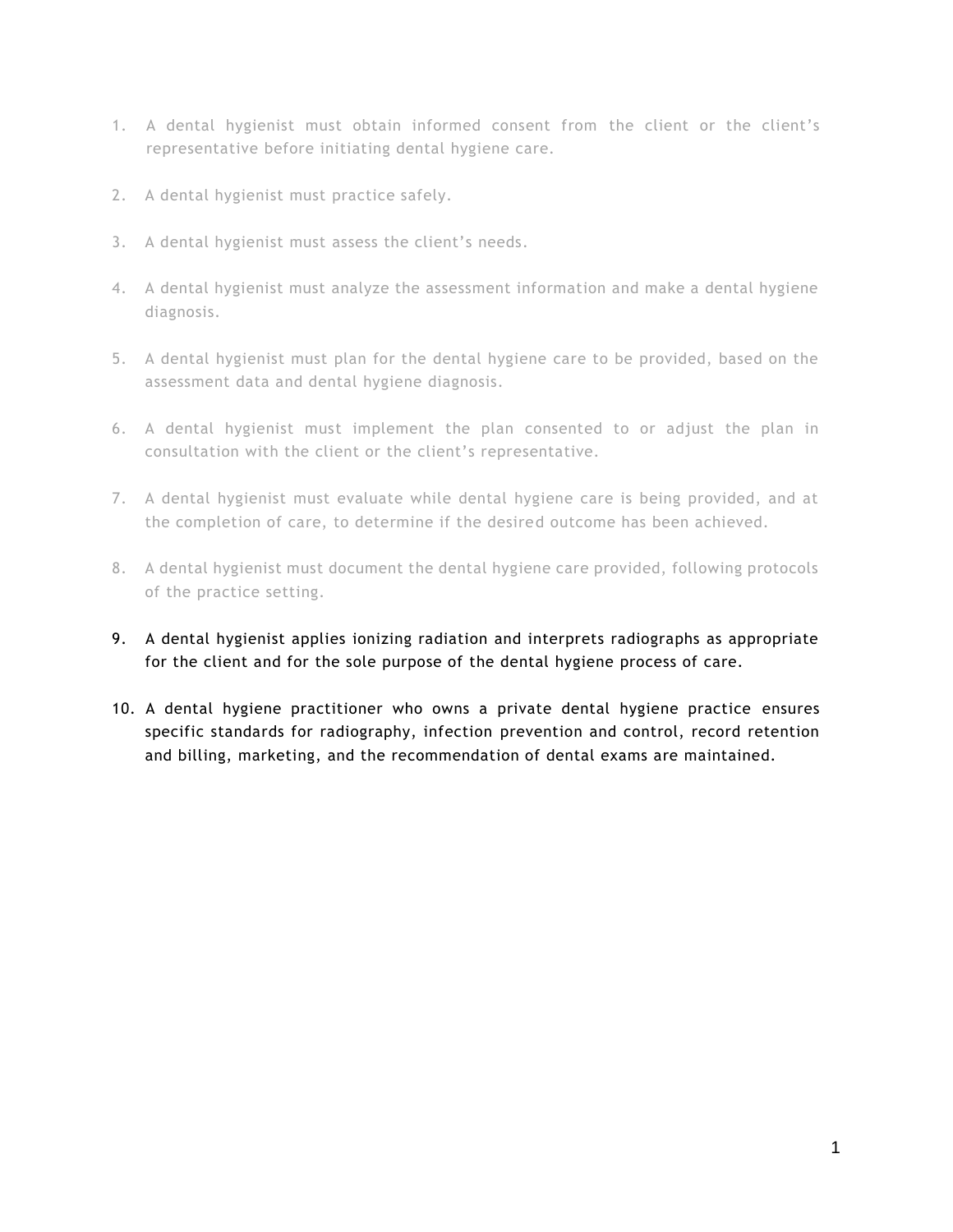**9. A dental hygienist applies ionizing radiation and interprets radiographs as appropriate for the client and for the sole purpose of dental hygiene care.**

The Regulation sets out the performance and purpose of applying intra-oral radiographs (x-rays) and extra-oral radiographs. In accordance with the Regulation:

5 (2) *A registrant in the course of practicing dental hygiene may, during assessment and for diagnostic or imaging purposes, apply … (a) intra-oral X-rays, (b) extra-oral X-rays for the purpose of implementing an authorization, issued by a person who is authorized under the Act to apply extra-oral X-rays, to apply extraoral X-rays to a named individual.*

In the process of forming a dental hygiene diagnosis, a dental hygienist collects baseline assessment data as appropriate for the client and as indicated by clinical findings, which includes applying ionizing radiation and interpreting radiographs.

Client exposure to radiographs follows the principle of ALARA (as low as reasonably achievable). Attempts are made whenever possible to obtain recent radiographs from another dental health care provider to avoid unnecessary exposures. Dental hygienists ensure the quality of the radiographic exposure is adequate for diagnostic purposes.

The dental hygienist is responsible for documenting the number of radiographic exposures as well as the radiographic findings in the client's treatment record. Any findings on the radiograph that fall outside of the Dental Hygiene Scope of Practice are referred for consultation to the client's dentist and/or other appropriate health professional. This referral is documented in the client's treatment record.

The dental hygienist obtains consent from the client (or their representative) prior to exposing a radiograph. Authorization is also obtained from the client/representative and documented in the client treatment record prior to sharing any radiographs with a dentist or another dental hygienist. Security measures are taken when sharing radiographs via email.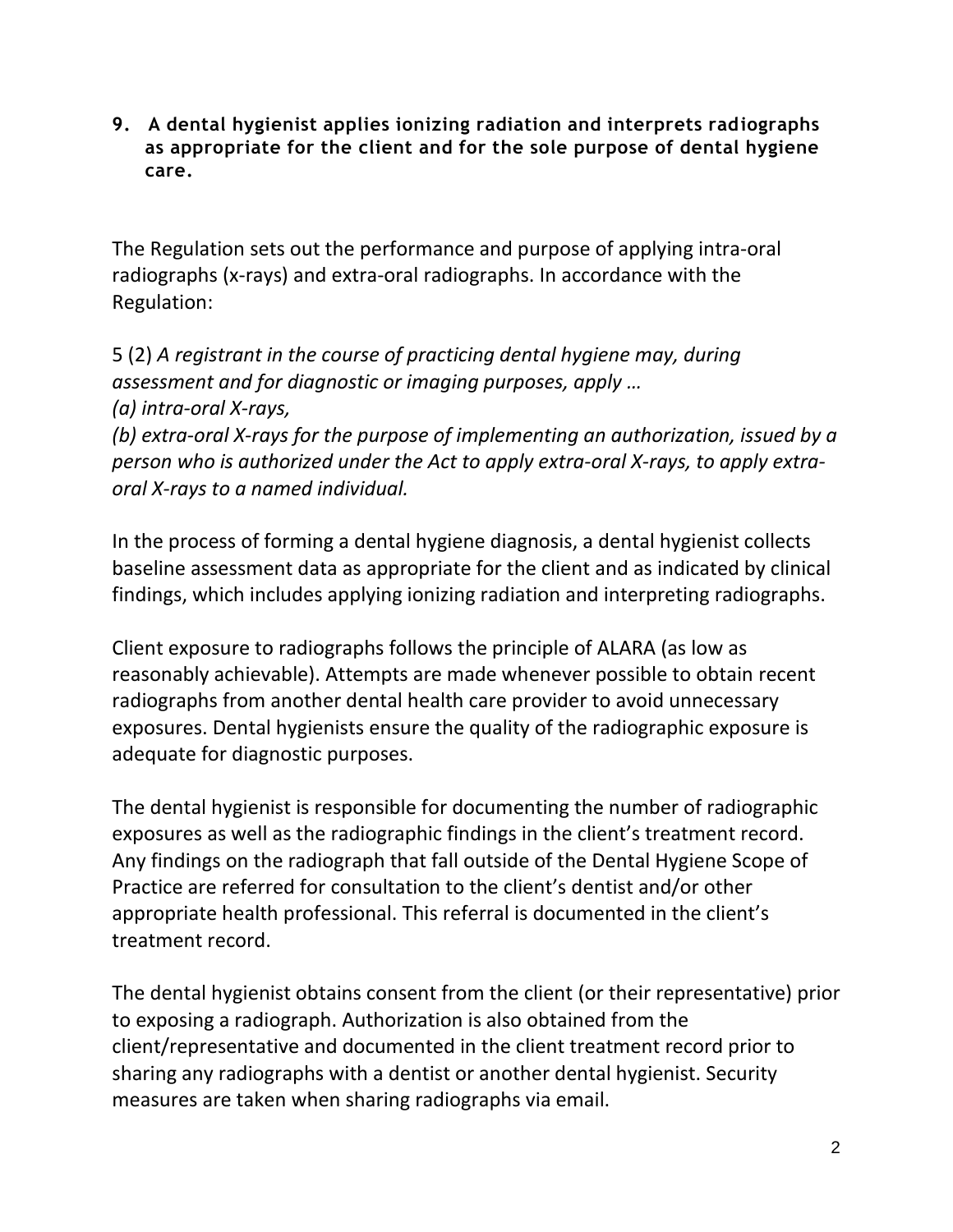Dental hygienists inform clients of the rationale for taking radiographs and what the process entails. When a client (or their representative) refuses the radiographs that have been recommended, they will be informed of the risks associated with refusing radiographs. This information is then documented in the client's treatment record and initialed by the dental hygienists and the client (or their representative).

When applying ionizing radiation, dental hygienists protect the client's safety by draping the client with a lead apron and thyroid collar. Dental hygienists ensure that potentially hazardous radiography materials are used safely, and according to manufacturers' recommendations and government guidelines (refer to [Workplace](https://www.canada.ca/en/health-canada/services/environmental-workplace-health/occupational-health-safety/workplace-hazardous-materials-information-system.html)  [Hazardous Materials Information System](https://www.canada.ca/en/health-canada/services/environmental-workplace-health/occupational-health-safety/workplace-hazardous-materials-information-system.html) (WHMIS) guidelines and sections 8 and 9 of Health Canada's "[Safety Code 30](https://www.canada.ca/en/health-canada/services/environmental-workplace-health/reports-publications/radiation/radiation-protection-dentistry-recommended-safety-procedures-use-dental-equipment-safety-code-30.html)").

### **CDHBC Limits and Conditions**

A dental hygienist only exposes and interprets bitewing or periapical radiographs for the explicit purpose of forming a dental hygiene diagnosis, treatment planning, and evaluating client care. A dental hygienist may however expose intra-oral or extra-oral radiographs for other dental purposes upon the explicit authorization by a dentist or other qualified health practitioner.

Any conditions, abnormalities or pathologies identified radiographically that are beyond the dental hygienist's scope of practice (e.g. suspected decay, possible abscess, etc.) will be referred to a dentist or other appropriate health care provider. A dental hygienist implements and documents a process for consultation and collaboration with other health professionals in order to ensure the provision of safe, ethical, client-centred care. Dental hygienists collaborate with other health care practitioners to reduce unnecessary radiographic exposure.

In addition, dental hygienists who are responsible for radiographic equipment adhere to the parameters of [Safety Code 30](https://www.canada.ca/en/health-canada/services/environmental-workplace-health/reports-publications/radiation/radiation-protection-dentistry-recommended-safety-procedures-use-dental-equipment-safety-code-30.html) and the Government of Canada's [Radiation Emitting Devices Regulations](https://laws-lois.justice.gc.ca/PDF/C.R.C.,_c._1370.pdf)<sup>1</sup>.

<sup>1</sup> Radiation Protection in Dentistry – Recommended Safety Procedures for the Use of Dental X-ray Equipment, Health Canada, Radiation Emitting Devices Act (R.S.C., 1985, c. R-1)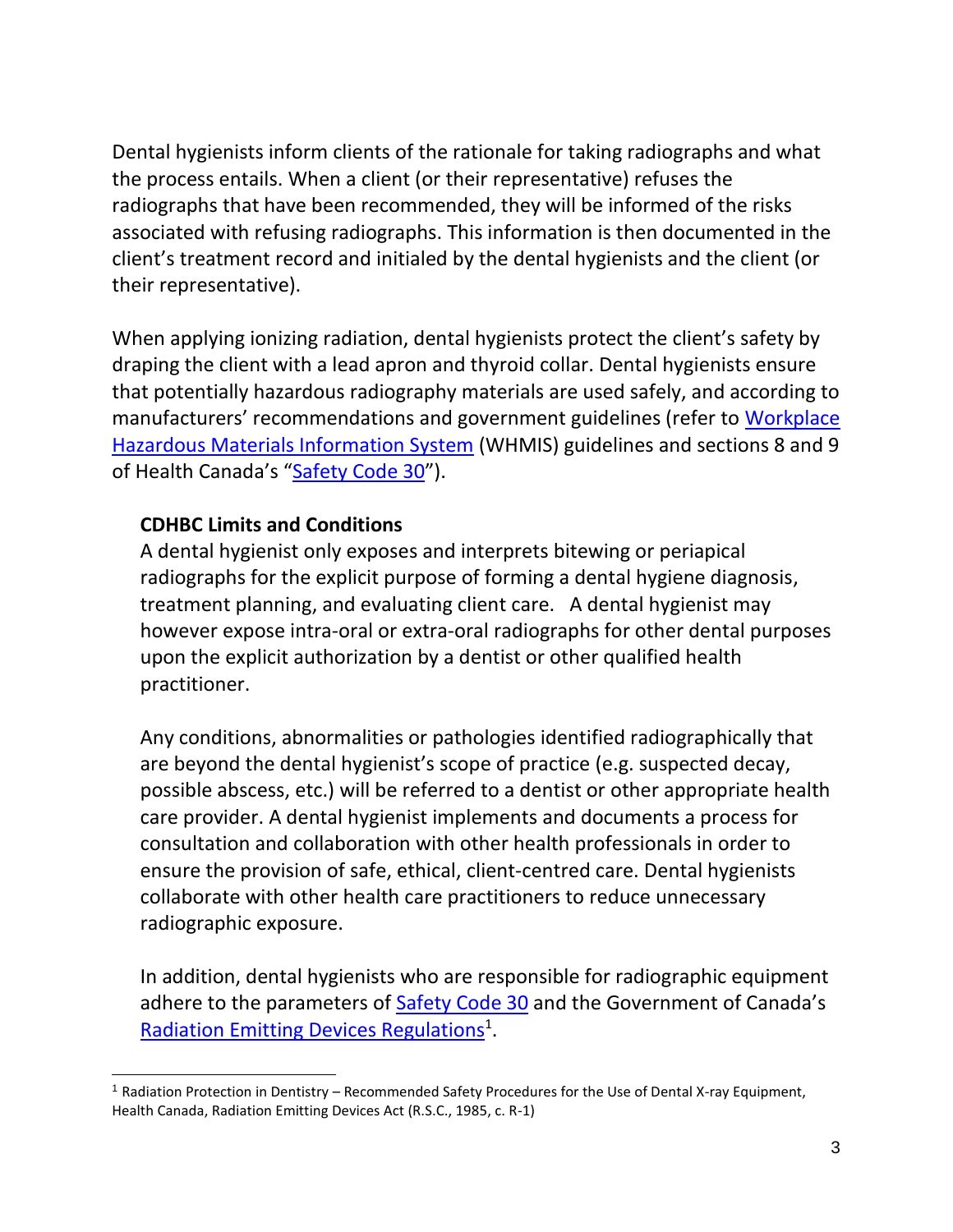When directed by an authorized individual, a dental hygienist may apply intraoral and extra-oral radiographs for the purposes indicated by the authorizing authority. For example, a panoramic radiograph or cone beam image may be taken by a dental hygienist under the authorization of a dentist and with the appropriate education. The final interpretation of these images will be completed by the authorizing individual.

**10.A dental hygiene practitioner who owns a private dental hygiene practice ensures specific standards for radiography, infection prevention and control, record retention and billing, marketing, and the recommendation of dental exams are maintained.** 

**All dental hygienists are responsible for upholding the Practice Standards above (#1-9). Additionally, for the purposes of section 6 of the Dental Hygienists Regulation, dental hygiene practitioners who own a private dental hygiene practice are also responsible for upholding Practice Standard #10.**

The Regulation sets out the definition and context of private dental hygiene practice. In accordance with the Regulation:

*6 (1) … "private dental hygiene practice" means the practice of dental hygiene in circumstances where a dentist is not normally on site or immediately available.<sup>2</sup>*

*(2) A registrant who is a dental hygienist may not engage in independent practice unless standards, limits or conditions respecting independent practice have first been established under section 19(1) (k) or (l) of the Act.*

*(3) A registrant who engages in independent practice must, in the course of providing dental hygiene services to a patient, recommend that the patient be examined by a dentist unless the dental hygienist* 

 $<sup>2</sup>$  The blue highlighted sections reflect language that the College has recommended to government as preferable</sup> over the existing draft which reads: "independent dental hygiene practice" and in which "normally" was not included. The drafted additions assume this language will be incorporated.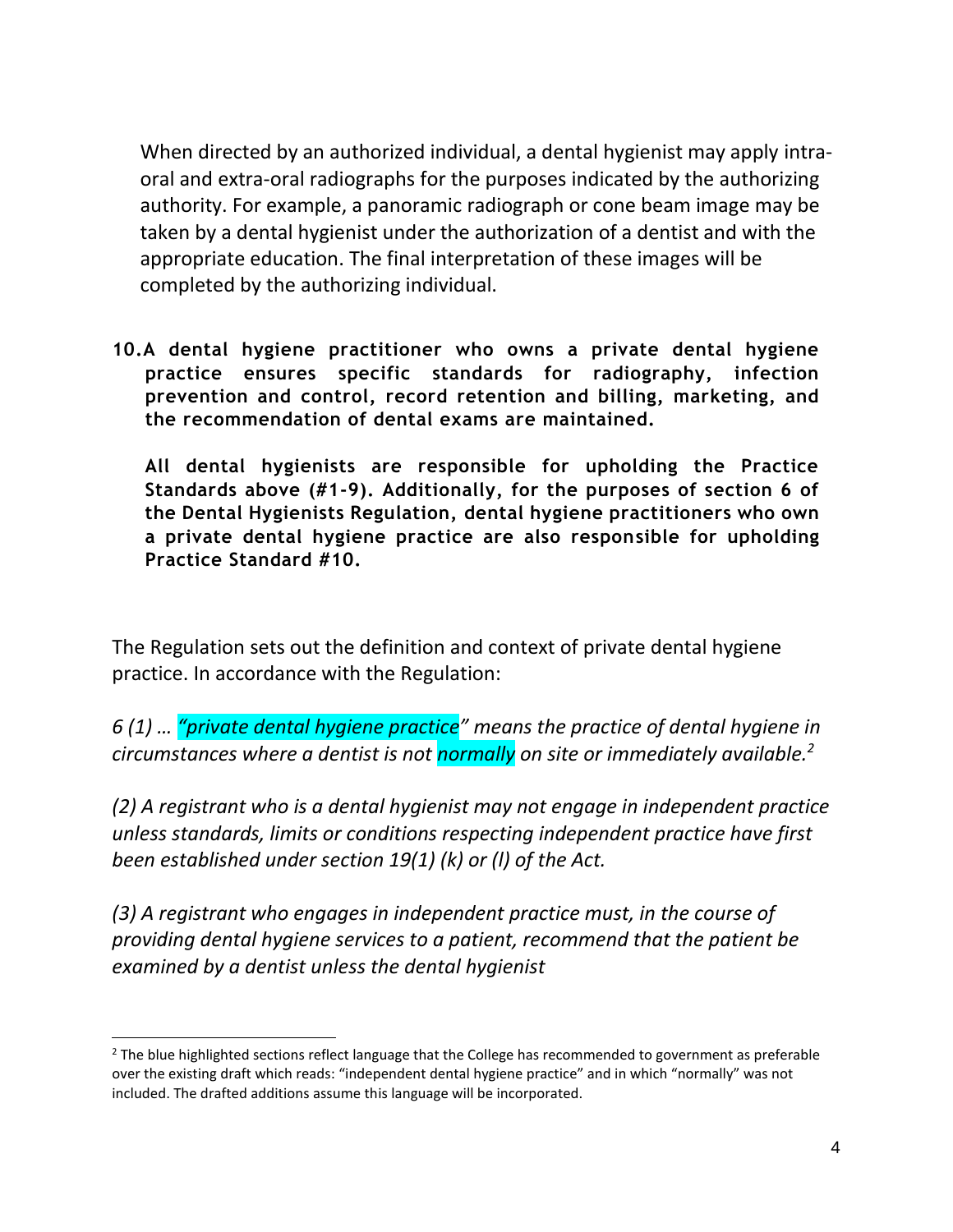*(a) has reason to believe that the patient has recently been examined by a dentist, or (b) has recently recommended to the patient that the patient be examined by a dentist*

Private dental hygiene practice is further defined in CDHBC bylaws as:

*any business or undertaking, whether or not it is incorporated,*

*(a)that provides direct client care included in the practice of dental hygiene to individuals on a regular or continuous basis, according to criteria established by the board, and*

*(b) whose provision of direct client care included in the practice of dental hygiene is not limited to providing services on behalf of*

- *(i) another private dental hygiene practice owned by one or more dental hygiene practitioner registrants or grandparented registrants,*
- *(ii) a dental practice owned by one or more registrants of the College of Dental Surgeons of British Columbia, or*
- *(iii) another institution, facility or agency that meets criteria established by the board,*

*and, for greater certainty, does not include the practice of an individual registrant who provides direct client care included in the practice of dental hygiene exclusively as an employee of one or more practices, institutions, facilities or agencies described in paragraph (b)(i), (ii) or (iii);*

With respect to these definitions, private dental hygiene practice may include any circumstance where the dental hygiene practitioner is the sole proprietor of the practice and is responsible for the day-to-day operations of the practice including, but not limited to, billing and document retention. The dental hygiene practitioner may employ registered dental hygienists and other health professionals provided that such employment is permitted by that health professional's regulatory body and that their practice standards are upheld. Dental hygiene practitioners who own and operate a private dental hygiene practice are responsible for upholding Practice Standards while respecting the Standards, Limits and Conditions established specifically for this form of practice.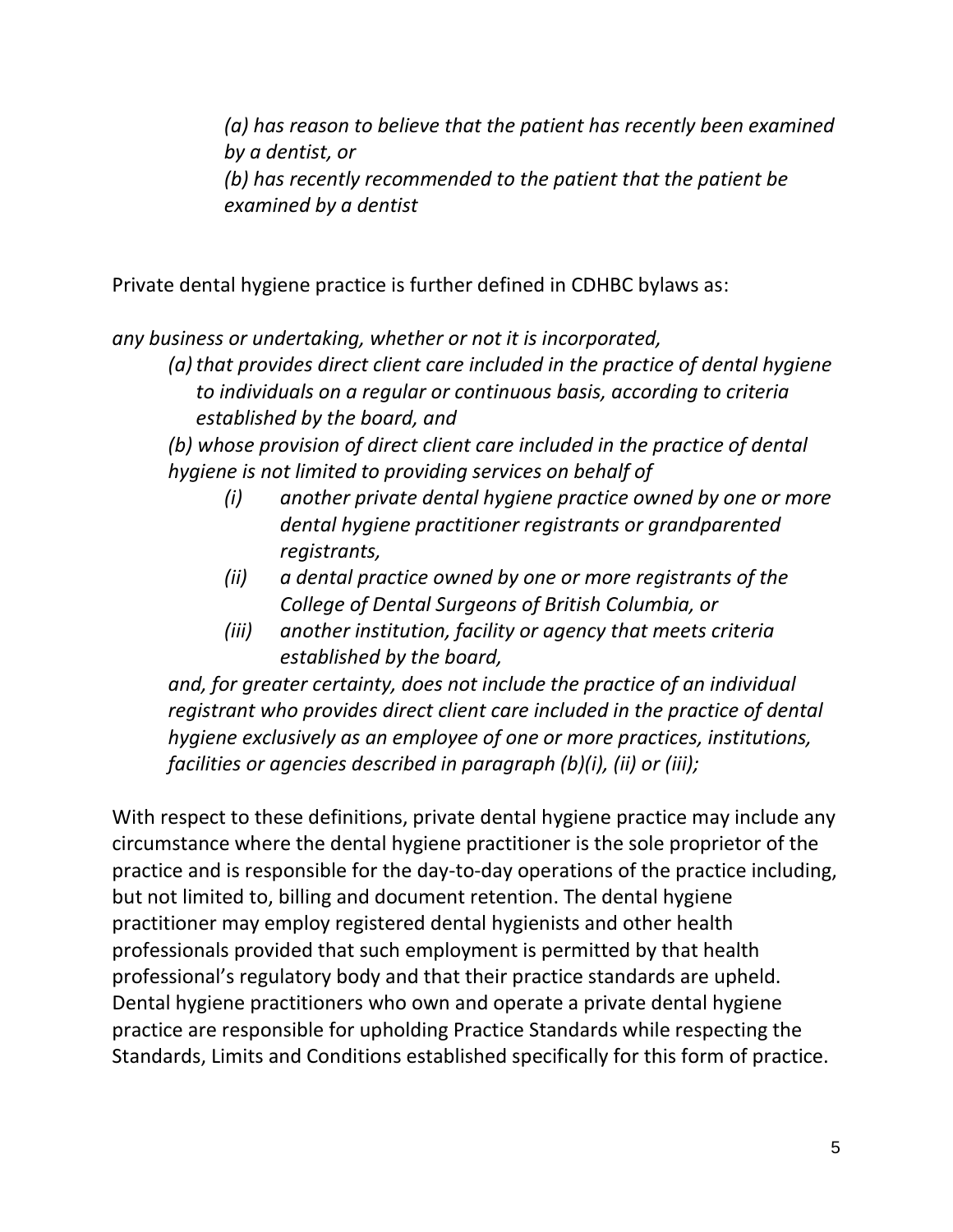In accordance with Section 6 (2):

# **CDHBC Limits and Conditions**

## **Radiography**

Radiographic equipment owned by dental hygiene practitioners is operated and maintained in adherence with all Federal and Provincial standards as outlined in Section 9. of this document and complies with the CDHBC Radiation Protection Program. Requirements of this program include:

- Ensuring dental x-ray equipment is inspected upon installation and prior to initial use, and on regular intervals thereafter,
- Sending a certificate of inspection to the College upon renewal of registration,
- Ensuring a quality assurance program is in place and maintained,
- Keeping the client's dose of ionizing radiation to a minimum by adhering to the principle of ALARA, and
- Complying with the [Worksafe BC requirements](https://www.worksafebc.com/en/law-policy/occupational-health-safety/searchable-ohs-regulation/ohs-regulation/part-07-noise-vibration-radiation-and-temperature#SectionNumber:7.18) which stipulate that the owner of the x-ray equipment will:
	- "a) maintain and make available to the [WorkSafe BC] Board:
		- (i) for at least 10 years, records of radiation surveys, and
		- (ii) for the period that the worker is employed plus 10 years,
		- records of exposure monitoring and personal dosimetry data, and
	- (b) make the records available to workers."

Dental hygiene practitioners who own conventional radiography equipment ensure that potentially hazardous chemicals/materials are stored and disposed of safely, according to manufacturers' recommendations and government guidelines.

When radiographs are exposed to support dental hygiene treatment, care is taken to ensure duplicate films are used to reduce radiation exposure (when conventional radiographs are employed) and radiographs are shared or requested from other dental care providers as necessary. Dental hygiene practitioners ensure that clients in their practice are referred to a dentist or appropriate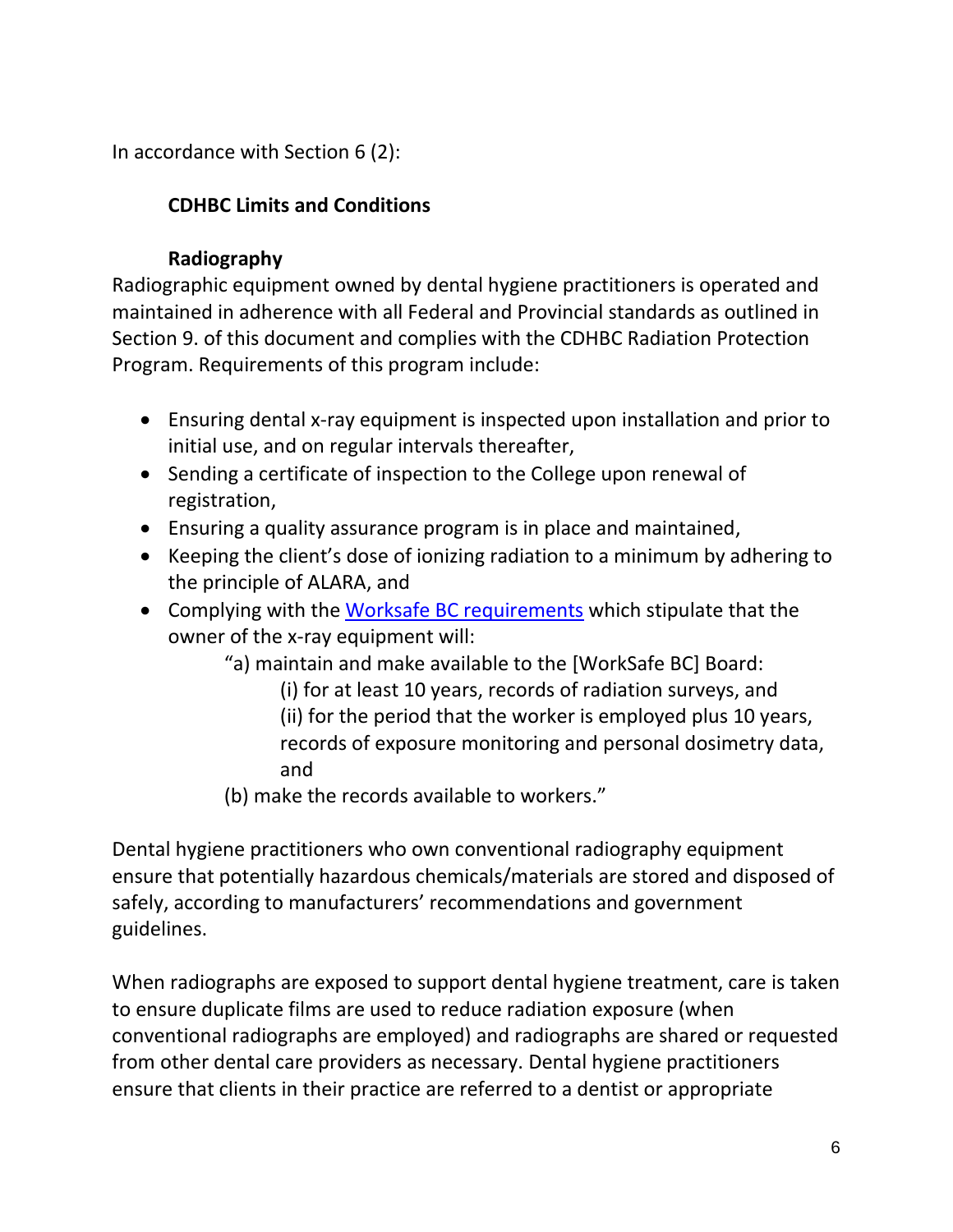specialist for diagnosis of radiographic findings outside the dental hygiene scope of practice.

The dental hygiene practitioner who owns the client's records, including radiographs, is responsible for keeping these in a secure manner for a period of no less than 16 years.

## **Infection Prevention and Control**

Infection prevention and control is critical to client care and will be upheld in all practice settings. Provincial guidelines<sup>3</sup> have been established for all dental health care providers which explain the aspects of client safety that are assured through care providers' maintenance of proper cleaning, disinfecting, and sterilization of care items and practice environments. These standards are recognized by dental health regulators in BC as the established expectations for all dental care providers responsible for their own practices, including dental hygiene practitioners who own and operate a private dental hygiene practice.

Dental hygienists practicing in alternative practice settings (e.g. mobile dental hygiene clinics, group homes, long term care facilities, etc.) adhere to specific considerations for the transport of contaminated instruments and the disposal of hazardous and biomedical waste as outlined in Part F of the Infection Prevention and Control Guidelines. 2

## **Record Retention and Billing**

Dental hygiene practitioners who own and operate a private dental hygiene practice are responsible for maintaining client records and appropriate billing processes. When a dental hygienist owns a practice, they own the client records of that practice. In accordance with the [Limitation Act,](http://www.bclaws.ca/civix/document/id/complete/statreg/12013_01) client records will be securely retained for no less than 16 years, with additional requirements for minors and adults with a disability.

As a practice owner, the dental hygiene practitioner upholds ethical, accurate billing practices that respect the client's right to informed decision-making and reflect the dental hygiene care that was provided. As a practice owner, the dental hygiene practitioner does not deny, or discriminate in relation to, services

<sup>3</sup> CDHBC Infection Prevention and Control Guidelines, July 2012.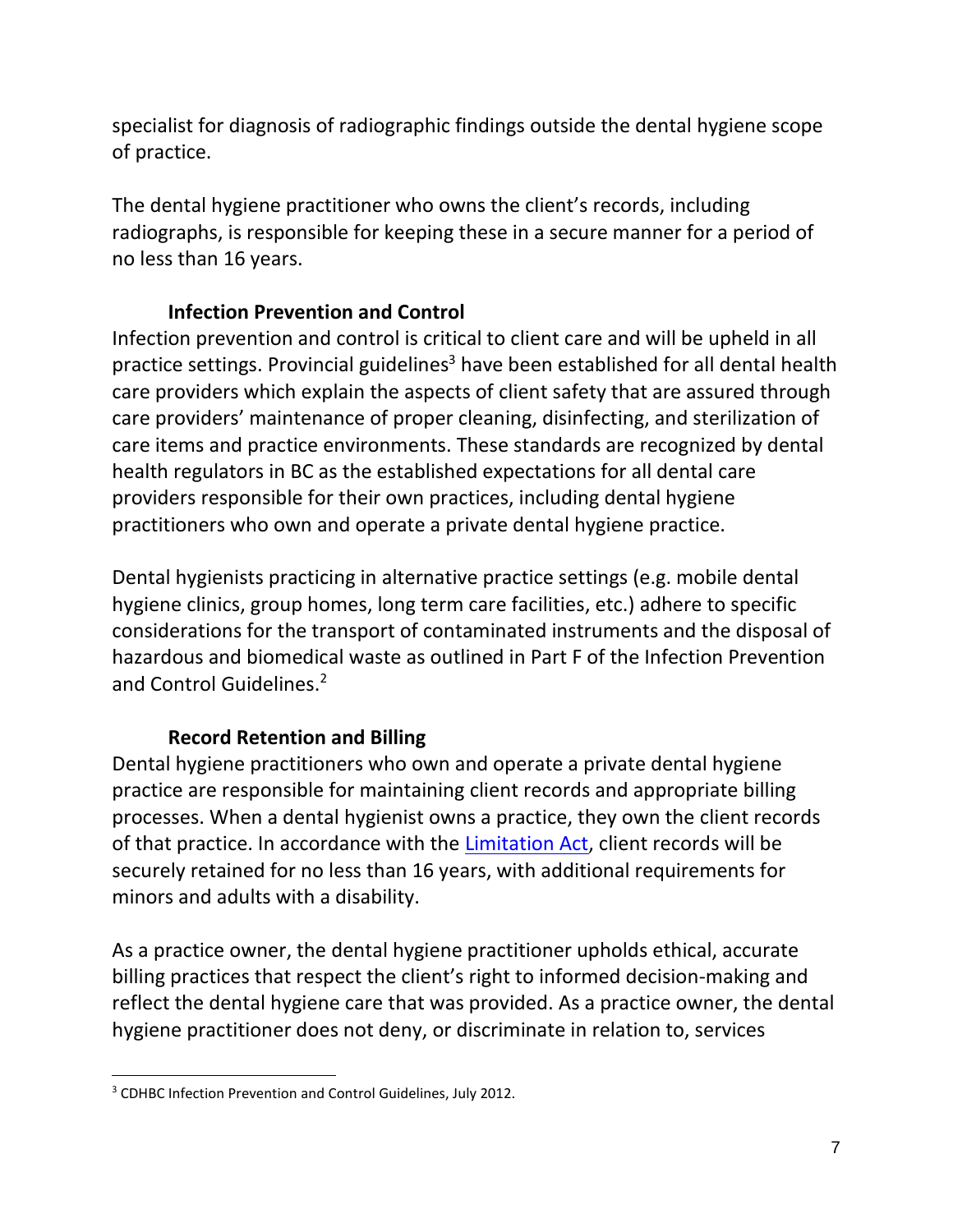provided to clients who have dental coverage or benefits through provincial social assistance or other third-party sources.

## **Marketing**

Owners of private dental hygiene practices may choose to market their practices and/or care being offered to increase client volume; however, certain standards must be maintained and conditions met. Section 69. (2) of the CDHBC bylaws provides that:

*Any marketing undertaken by a registrant must not be:*

*(a) false, (b) inaccurate, (c) reasonably expected to mislead the public, (d) unverifiable, or (e) contrary to the public interest in the practice of the profession.*

Advertisements pertaining to a dental hygiene practice or services will reflect the true nature of the care being provided, without creating an unjustified or unreasonable expectation of the outcome. Marketing strategies will not take advantage of any weakened state of any recipients, be it mental, physical, or emotional and will not attempt to improperly influence an individual or organization representing an individual in a weakened state. Marketing tools will not compare the quality of services provided by one dental hygienist over another and will not imply that they may obtain treatment results not achievable by another dental care provider.

Dental hygienists who limit their form of practice to certain branches or areas of the profession may state that they do so, however, will not use the title "specialist" or any similar descriptor to suggest specialized status in any marketing tools.

It is the responsibility of the dental hygiene practitioner as a practice owner to adhere to Section 69 of the CDHBC bylaws and the marketing guidelines described in the Professional Practice Standards document.<sup>4</sup>

<sup>&</sup>lt;sup>4</sup> Forthcoming in Phase II of the Practice Standards re-development process.